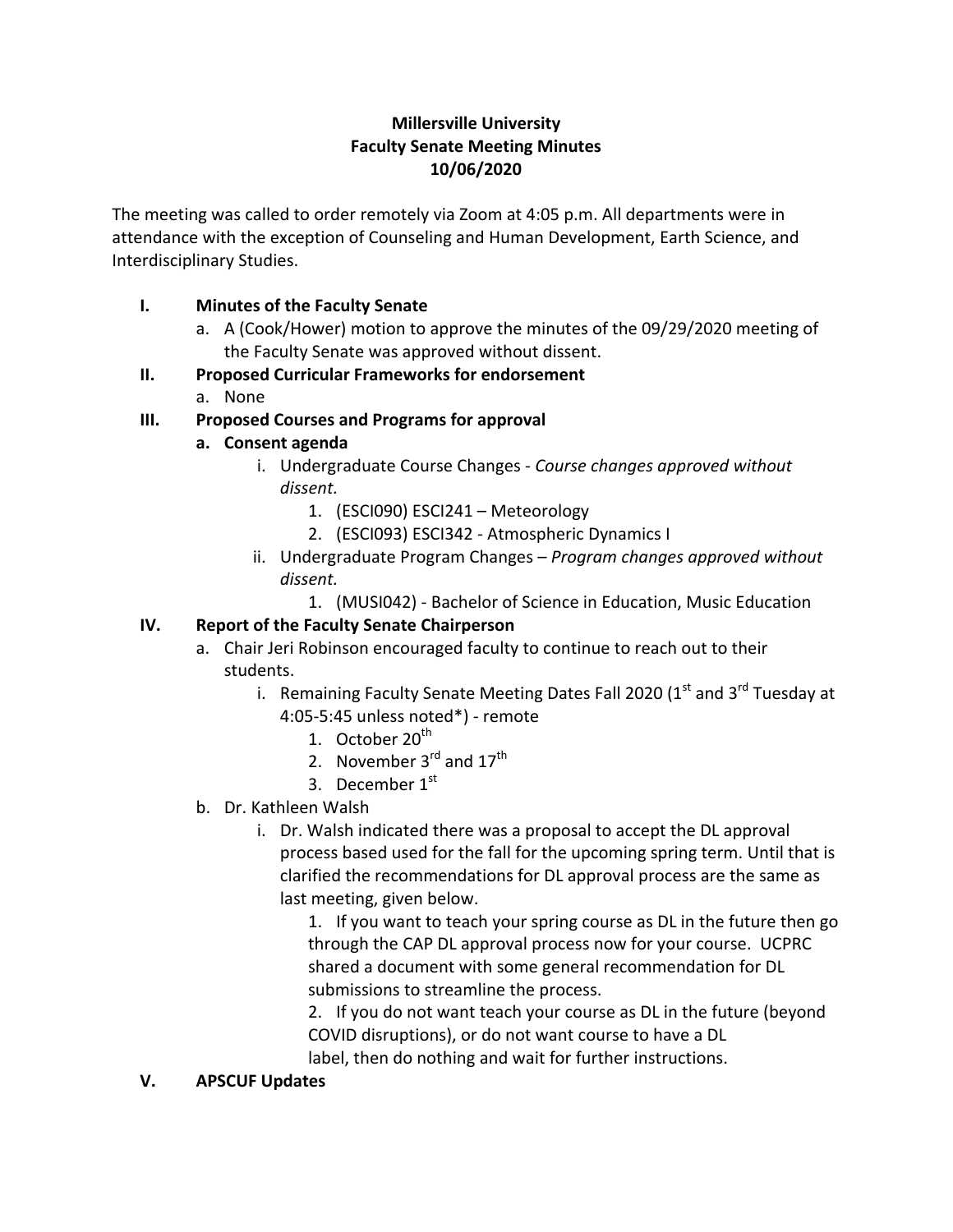a. Dr. Walsh communicated that they are working logistics related to observations and data, as well as issues related to student connections to professors in some asynchronous classes.

## **VI. Report of the Student Government Association**

- a. None
- **VII. Report of the Graduate Student Association**
	- a. None

### **VIII. Report of the Administrative Officers**

- a. Dr. James Delle, Associate Provost
	- i. Announced tenure and promotion process via interfolio will be communicated shortly.
	- ii. Dr. Delle indicated that there is a high level of stress among students, faculty, and staff. Students specifically are looking for connections with their peers and professor. Dr. Delle encouraged faculty to continue to reach out to students and to reach out to colleagues to help them reach out to students.
	- iii. Sen. Sciarretta reminded faculty to not forget about your advisees, especially freshman and seniors.
	- iv. Sen. Klosinska asked about spring registration. It was noted that the course schedule will be finalized on 10/07, TAPs will be available on 10/12, registration begins early November.
- **IX. Announcement of new courses, programs or changes to existing courses/program**
	- a. See weekly CAP announcements.

# **X. Reports of the Faculty Senate Standing Committees**

- a. Academic Policies (APC) Chairperson: Ankur Nandedkar
	- i. APC circulated the original policy and the suggested changes highlighted (in the draft) for Graduate Level Course for Undergraduate Course policy.  The rewording has been done for clarification purpose because in its prior version, it appeared to be in be conflict with accelerated bachelor's to master's degree program policy.
	- ii. Senate made some suggestions and referred them back to APC to review and return to senate.

# **XI. Reports of the Faculty Senate, Convened Committees, Area or Special Committees**

a. None

#### **XII. Faculty Emeriti Resolutions**

a. Klosinska/Hower motion to recommend Carol Ely Hepfer (Biology) for emeriti status was approved without dissent.

# **XIII. Faculty Senate Elections**

a. None

#### **XIV. New Business**

a. None